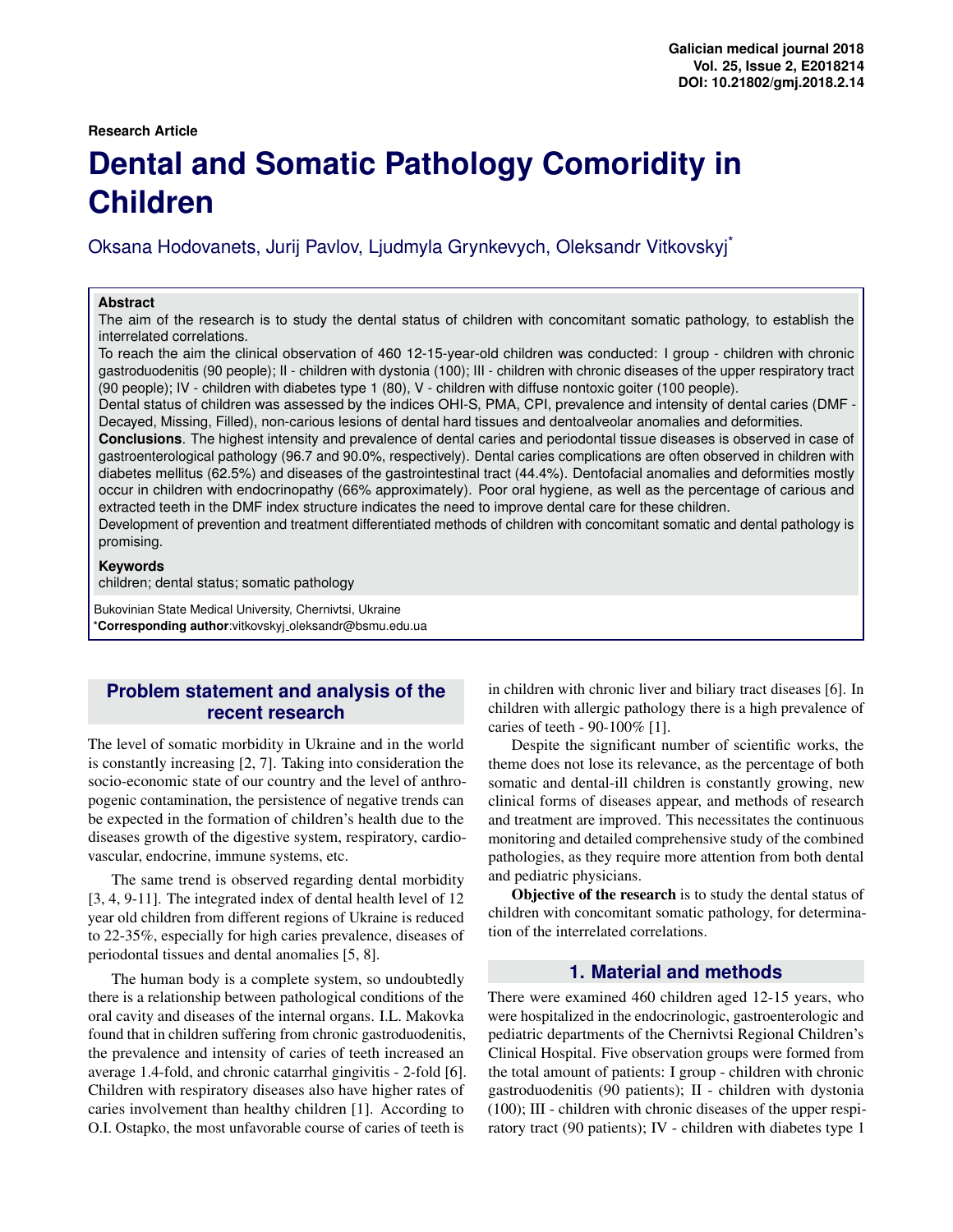(80 patients), V - children with diffuse nontoxic goiter (100 patients).

Standard examination methods of dental patients and the clinical indices and tests: DMF (DMF - Decayed, Missing, Filled), oral hygiene index OIH-S (J. C. Green, J. R. Vermillion, 1964), gingival index PMA (C. Parma, 1960), CPI were used for the study. Statistical data processing was performed by the method of variation statistics using Student's t-test.

# **2. The results of the study and their discussion**

The study showed high prevalence of caries of permanent teeth in all examined groups: 87.5% and 88.0% in children with diabetes mellitus and vascular dystonia, 96.7% - in gastroenterological pathology, 92.2% - in chronic bronchitis, 91.8% in diffuse nontoxic goiter.

The intensity of caries in accordance with the evaluation criteria recommended by WHO for children under the age of 12 is high in all groups of observations, as its range is from 4.5 to 6.5, and it is very high in children with chronic gastroduodenitis (the average index is 6.82). The figure data of each group are shown in Table 1.

**Table 1.** The intensity and structure of dental caries damage in children of study groups, M±m

| Group        | <b>DMF</b> | <b>DMF</b>                                                      |                                 |                                 |
|--------------|------------|-----------------------------------------------------------------|---------------------------------|---------------------------------|
|              |            | D                                                               | M                               | F                               |
|              |            | 6.82 $\pm$ 0.45 4.74 $\pm$ 0.23 1.45 $\pm$ 0.12 0.63 $\pm$ 0.03 |                                 |                                 |
| $\Pi$        |            | $5.20 \pm 0.41$ 4.07 $\pm$ 0.38 1.02 $\pm$ 0.10 0.11 $\pm$ 0.02 |                                 |                                 |
| $\mathbf{H}$ |            | $4.91 \pm 0.33$ 3.64 $\pm 0.21$                                 | $1.12 \pm 0.07$ 0.15 $\pm$ 0.01 |                                 |
| IV           |            | $5.17 \pm 0.34$ 3.40 $\pm$ 0.18                                 |                                 | $1.32 \pm 0.10$ 0.42 $\pm 0.02$ |
| V            |            | $5.80 \pm 0.15$ 3.10 $\pm 0.15$                                 |                                 | $2.29 \pm 0.18$ 0.41 $\pm$ 0.03 |

In the DMF index structure a significant percentage of untreated, carious teeth attracts attention and the presence of the removed permanent teeth is especially disturbing. The figures in the table indicate that most of these children were in I, IV and V observation groups.

Complications of caries in the form of pulpitis and periodontitis of permanent teeth were observed in 44.4% of patients with chronic gastroduodenitis, in 28.0% of children with dystonia and in 32.2% - in chronic bronchitis, and were diagnosed in more than half of the children with diabetes mellitus (62.5%). In case of diffuse non-toxic goiter this index was 42.7%

Non-carious lesions of hard dental tissues, the main form of which was systemic and local hypoplasia, were approximately 30-40% among the studied patients, the greatest number of cases was observed in children of group III (Fig. 1).

Orthodontic pathology was registered almost in half of the examined children. The highest rate of dental anomalies and deformities was in children with endocrinopathy (69.4 and 62.5%), the lowest (44.0%) - in case of vascular dystonia.

Our study confirmed the literature data about the high prevalence of periodontium diseases with gastrointestinal tract pathology and diabetes. Respectively, these indicators were 90.0 and 92.5%. The lowest rate was in the examined patients in group III (68.9%), it can be interpreted as an average one.

The prevalence of the bleeding symptom and its intensity in children of observation groups is described in Table 2.

**Table 2.** The prevalence and intensity of gingival bleeding in children of study groups, M±m

| Group | Prevalence, % | Intensity,<br>sextants |
|-------|---------------|------------------------|
|       | 90.0          | $3.24 \pm 0.26$        |
| П     | 77.0          | $2.18 \pm 0.17$        |
| Ш     | 71.1          | $1.67 \pm 0.13$        |
| IV    | 97.5          | $3.39 \pm 0.28$        |
|       | 84.0          | $3.05 \pm 0.24$        |

Taking into account the evaluation criteria of WHO, the periodontal diseases prevalence according to the gingival bleeding symptom can be classified as "high", and the intensity of bleeding is approaching to the "high" one in all examined groups. The state of oral hygiene in children of all observation groups was poor and varied between indices of 1.63 to 1.92 (Fig. 2).

## **3. Conclusions**

- 1. The highest intensity and prevalence of dental caries and periodontal tissue diseases is observed in gastroenterological pathology (96.7 and 90.0%). Taking into account the fact that the gastrointestinal tract and other somatic diseases may be both a cause and a consequence of dental pathology we consider it appropriate to emphasize the necessity for the full sanation of these children.
- 2. Dental caries complications are often observed in children with diabetes mellitus (62.5%) and diseases of the gastrointestinal tract (44.4%), which indicates the necessity for early diagnosis of the disease, which can be implemented through frequent checkups.
- 3. Dentofacial anomalies and deformities mostly occur in children with endocrinopathy (approximately 66%).
- 4. Poor oral hygiene, as well as the percentage of carious and extracted teeth in the DMF index structure indicates the necessity to improve dental care for these children.

## **4. Prospects for further research**

Development of prevention and treatment differentiated methods of children with concomitant somatic and dental pathology is currently important.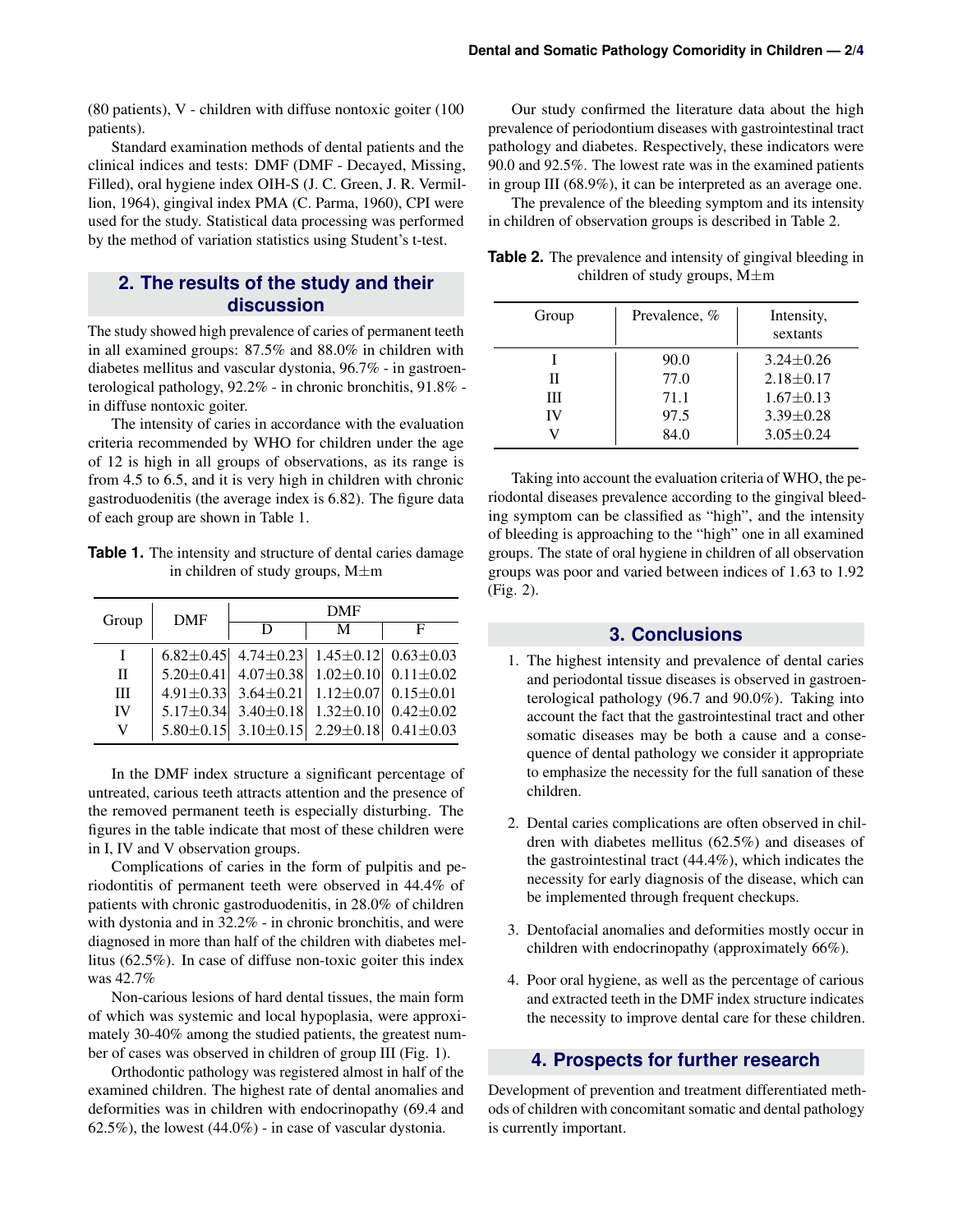

**Figure 1.** The prevalence of major dental diseases in children of observation groups



Figure 2. The state of children's oral health of examined groups according to the index OIH-S